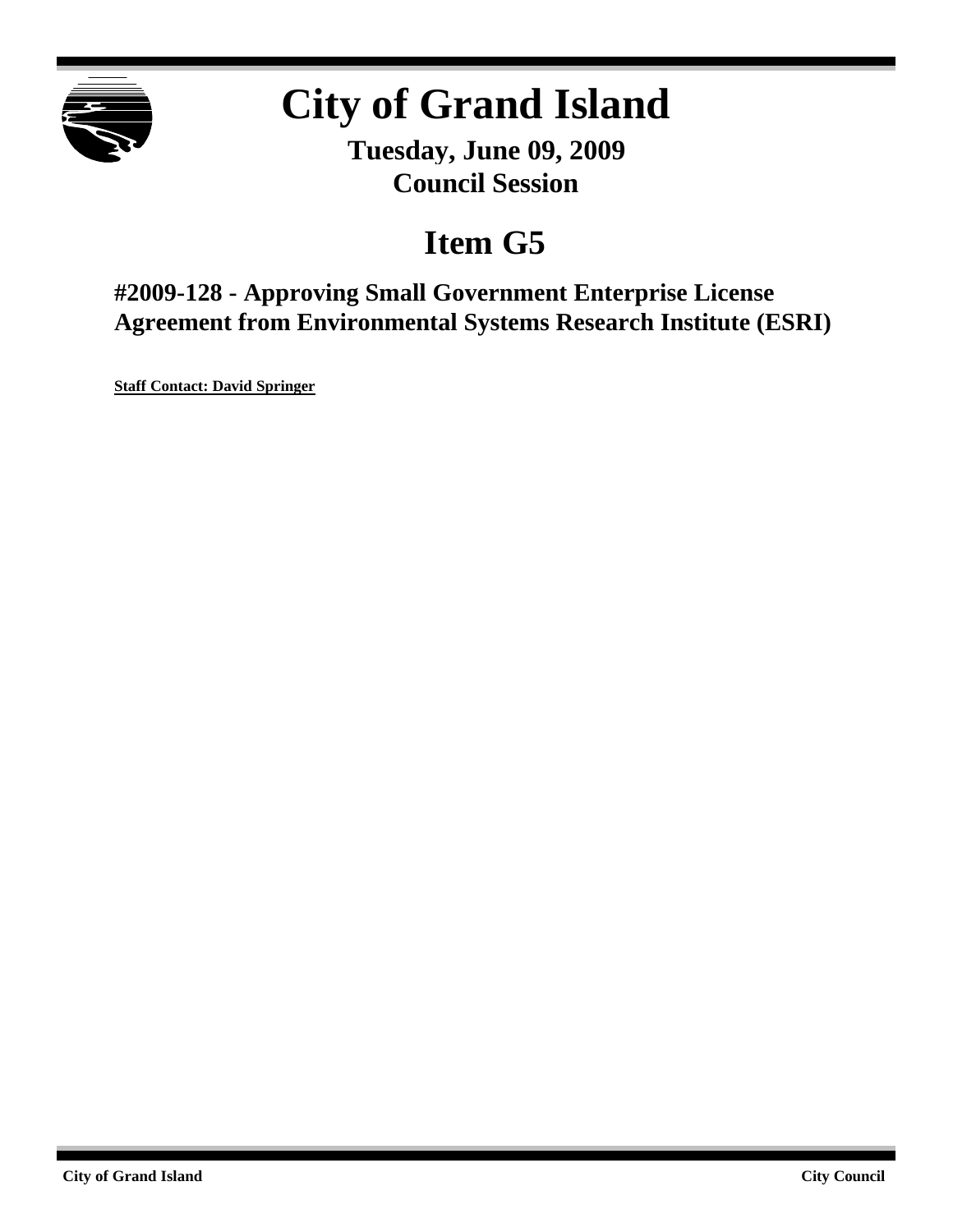### **Council Agenda Memo**

| From:           | Dave Springer, Finance Director                                                                                           |
|-----------------|---------------------------------------------------------------------------------------------------------------------------|
| <b>Meeting:</b> | June 9, 2009                                                                                                              |
| Subject:        | Approving Small Government Enterprise License<br><b>Agreement from Environmental Systems Research</b><br>Institute (ESRI) |
| Item $#$ 's:    | $G-5$                                                                                                                     |
| $Presenter(s):$ | Dave Springer, Finance Director                                                                                           |

#### **Background**

The City of Grand Island has invested in a comprehensive computerized Geographic Information System (GIS). This system consists of data that reaches to virtually all city departments. The software required to edit, manipulate and present this data is provided by Environmental Systems Research Institute (ESRI). This License Agreement will provide the city with the ability to install unlimited ESRI applications for the three year contract period.

#### **Discussion**

The City currently has several single use licenses for GIS software from ESRI. These licenses are dispersed among several different departments. Some departments have been paying maintenance fees for the software and as a result have been kept updated with new releases. Some departments have not. The consequence of mismatched versions is data incompatibility.

The licenses are further complicated by different levels of the core application. As the need for more functionality increases, some departments are finding the need to upgrade to the more advanced levels. This will require other users to also upgrade at additional costs or suffer added data incompatibility.

The new agreement for the City of Grand Island from ESRI, Inc., a General Services Administration (GSA) Contract reseller with special pricing available to government agencies, would allow unlimited software installs and upgrades until June, 2012 and can be paid in three annual installments of \$35,000 each for a total of \$105,000. This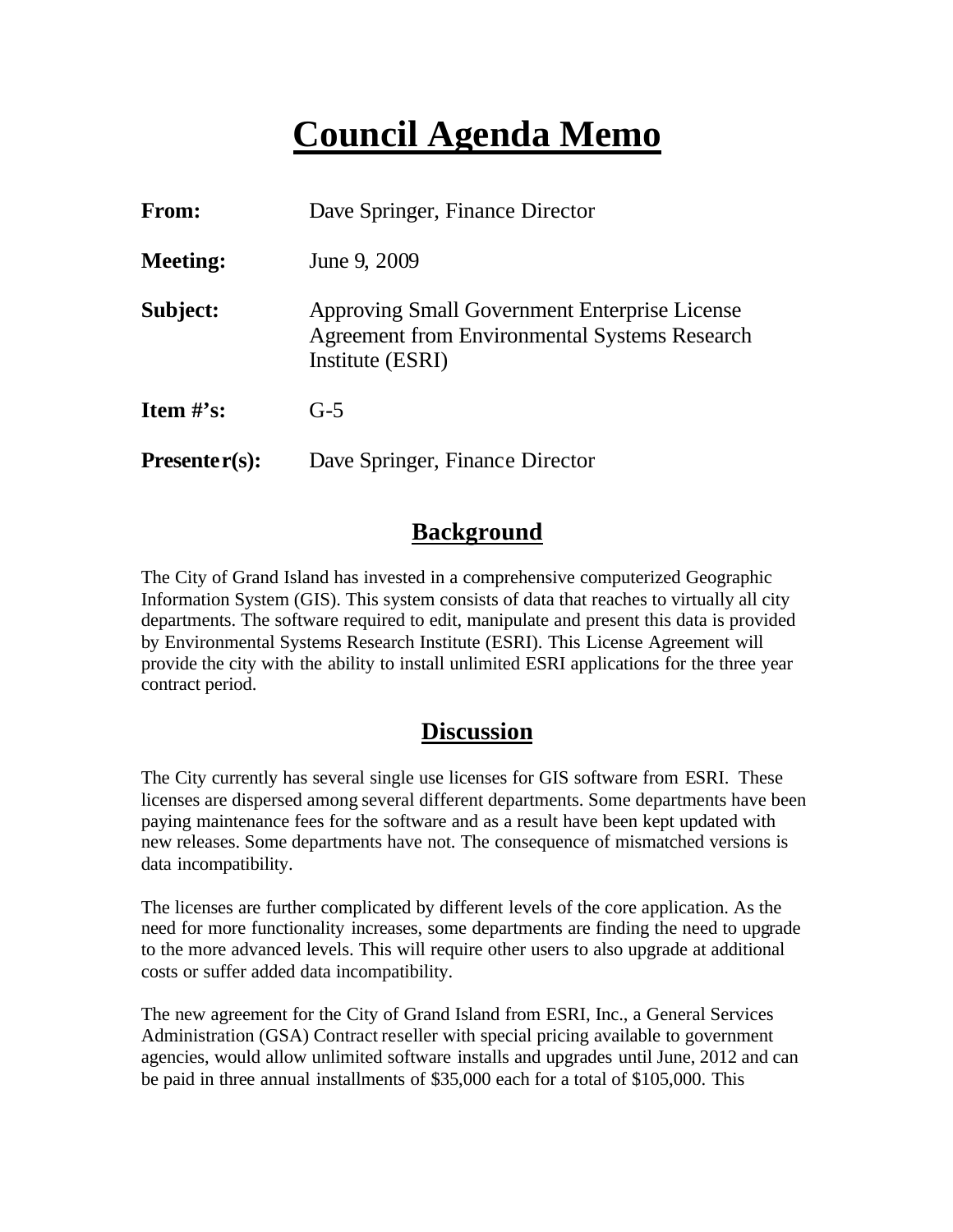purchase is budgeted for at \$25,000 in the Information Technology Department and \$10,000 in the Electric Utilities Fund.

#### **Alternatives**

It appears that the Council has the following alternatives concerning the issue at hand. The Council may:

- 1. Approve the three year renewal of ESRI licenses.
- 2. Disapprove or deny the agreement.<br>3. Modify the Resolution to meet the v
- 3. Modify the Resolution to meet the wishes of the Council
- 4. Table the issue

#### **Recommendation**

City Administration recommends that the Council approve the new three year ESRI license agreement.

### **Sample Motion**

Move to approve the Small Government Enterprise License Agreement with ESRI, for \$105,000, payable in three annual installments.